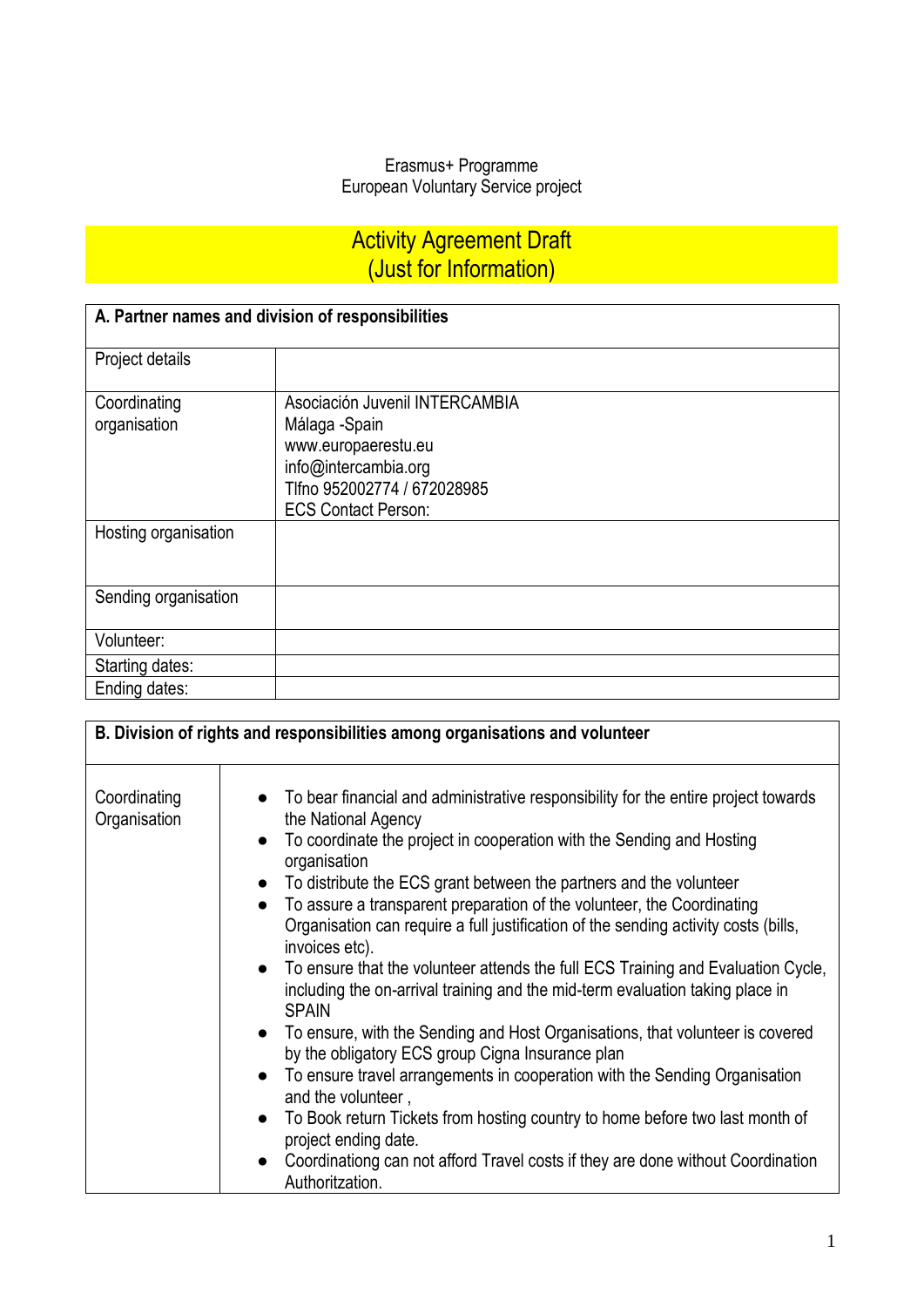| • To identify a qualified mentor who is responsible for providing personal support<br>to the volunteer. (if hosting can not provide).<br>• To provide suitable accommodation for the volunteer, selected by hosting<br>organization.<br>• To encourage contact with other ECS volunteers whenever possible<br>• To transfer to the volunteer monthly pocket money and food allowance in the<br>beginning of the month.<br>• To arrange language learning opportunities through Online Linguistic Support<br>Platform (ONLINE LANGUAGUE COURSE)<br>• In case of Hosting Organization cancelation, volunteer will have to leave<br>project, flat and activity program in 7 days after notification. |
|---------------------------------------------------------------------------------------------------------------------------------------------------------------------------------------------------------------------------------------------------------------------------------------------------------------------------------------------------------------------------------------------------------------------------------------------------------------------------------------------------------------------------------------------------------------------------------------------------------------------------------------------------------------------------------------------------|
|---------------------------------------------------------------------------------------------------------------------------------------------------------------------------------------------------------------------------------------------------------------------------------------------------------------------------------------------------------------------------------------------------------------------------------------------------------------------------------------------------------------------------------------------------------------------------------------------------------------------------------------------------------------------------------------------------|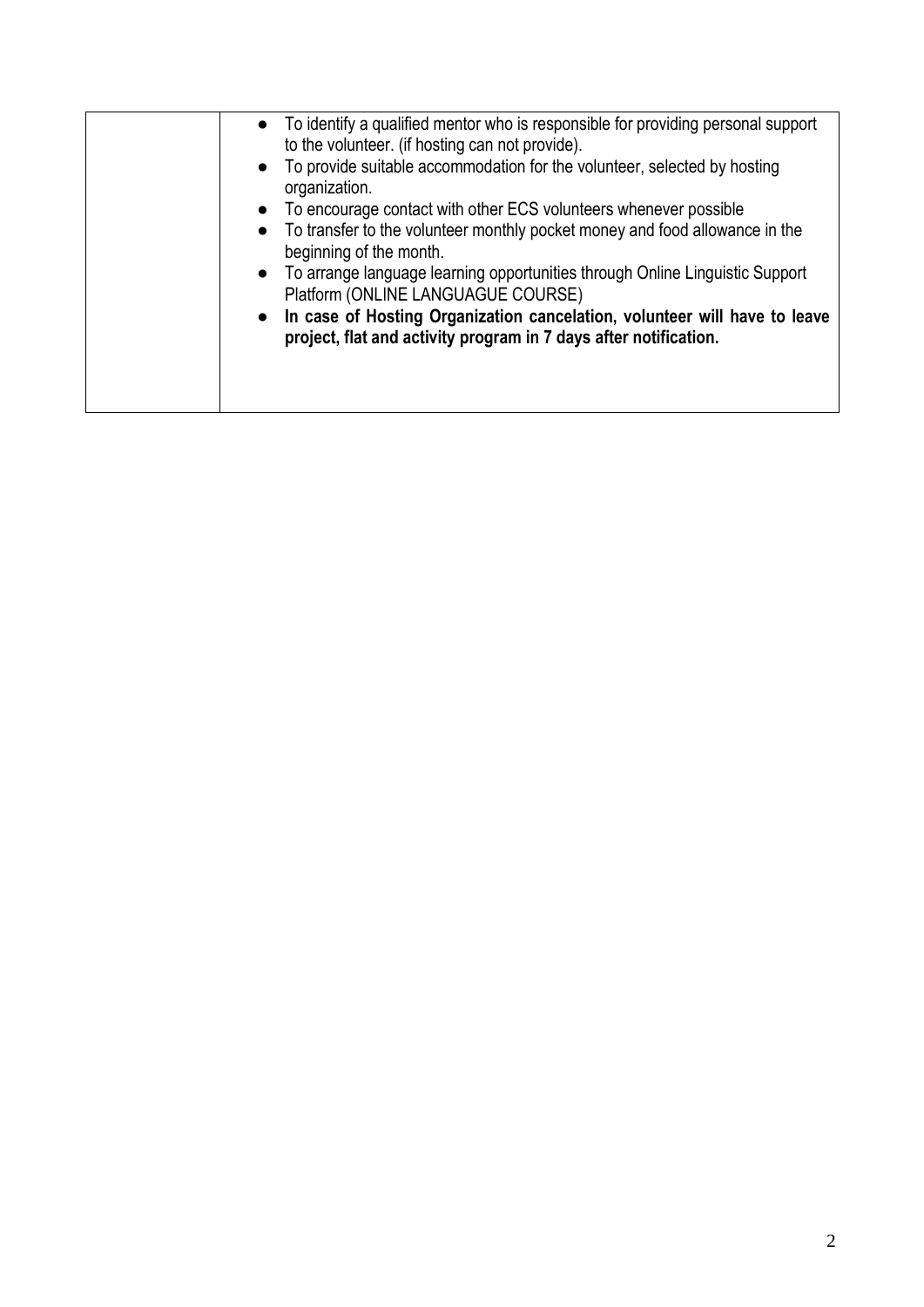| Host<br>Organisation    | To offer supervision and guidance to the volunteer through experienced staff<br>$\bullet$<br>and orientates the volunteer in the new working placement and duties after the<br>arrival<br>To provide personal support to the volunteer by well integrating the volunteer in<br>the organisation.<br>To cooperate with the project partners, including in conflict solving and crises<br>management, and regularly communicates the project progress with the<br>Coordinating Organisation and Sending organization.<br>To offer to the volunteer the opportunity to carry out a well-defined set of tasks<br>$\bullet$<br>(allowing some of the volunteer's ideas, creativity and experience to be<br>integrated) and in cooperation with the Coordinating Organisation identifies clear<br>learning opportunities for the volunteer<br>To support volunteer in filling the Youthpass certificate for those volunteer who<br>$\bullet$<br>want to recieve it at the end of their ECS Activity.<br>Medical Support (if is it needed)<br>$\bullet$<br>Issuing the Youthpass for the volunteer<br>In case of Hosting Organization cancelation, volunteer will have to leave<br>project, flat and activity program in 7 days after notification.                                                                                                                                                                                                                                                                                                                                                                                                                                                                                                                                                                                                                                                                                                                                                                                         |
|-------------------------|--------------------------------------------------------------------------------------------------------------------------------------------------------------------------------------------------------------------------------------------------------------------------------------------------------------------------------------------------------------------------------------------------------------------------------------------------------------------------------------------------------------------------------------------------------------------------------------------------------------------------------------------------------------------------------------------------------------------------------------------------------------------------------------------------------------------------------------------------------------------------------------------------------------------------------------------------------------------------------------------------------------------------------------------------------------------------------------------------------------------------------------------------------------------------------------------------------------------------------------------------------------------------------------------------------------------------------------------------------------------------------------------------------------------------------------------------------------------------------------------------------------------------------------------------------------------------------------------------------------------------------------------------------------------------------------------------------------------------------------------------------------------------------------------------------------------------------------------------------------------------------------------------------------------------------------------------------------------------------------------------------------------------------------|
| Sending<br>Organisation | To help the volunteer to find and contact a Host Organisation<br>To provide information about the Erasmus+ Programme and ECS as a non-<br>formal learning possibility (including the Youthpass)<br>To ensure the participation of the volunteer in the pre-departure training course<br>$\bullet$<br>or organise preparation training/meeting for the volunteer<br>To provide adequate preparation (cultural, language, task related) for the<br>$\bullet$<br>volunteer before departure, according to the individual needs of the volunteer<br>To inform the volunteer about the ECS group Insurance plan foreseen in the<br>$\bullet$<br>Erasmus+ Programme and gives all necessary information to the volunteer<br>about the CIGNA procedures<br>in case the volunteer cancels his/her participation in the ECS project, the<br>Sending Organisation has to send an official cancellation letter (stating<br>mentioning the reason of the cancellation, the volunteer's signature and the<br>date) to the Coordinating Organisation and identify new volunteer applicants<br>To provide the Coordinating Organisation a full dription of the sending activities<br>$\bullet$<br>carried out before the departure of the volunteer within one month after<br>volunteers arrival to host country.<br>In a demand of coordinating organisation provide all the financial justification of<br>$\bullet$<br>sending costs (bills, invoices etc)<br>To keep in contact with the volunteer and the Coordinating Organisation during<br>the whole project<br>To ensure the participation of the volunteer in the evaluation of the Activity<br>To give the volunteer the opportunity to exchange and share experiences and<br>encourages the involvement of the volunteer in dissemination and exploitation of<br>results<br>To provide guidance regarding further education, training or employment<br>opportunities<br>To support the travel of the volunteer to the host country in cooperation with the<br>Coordinating Organisation. |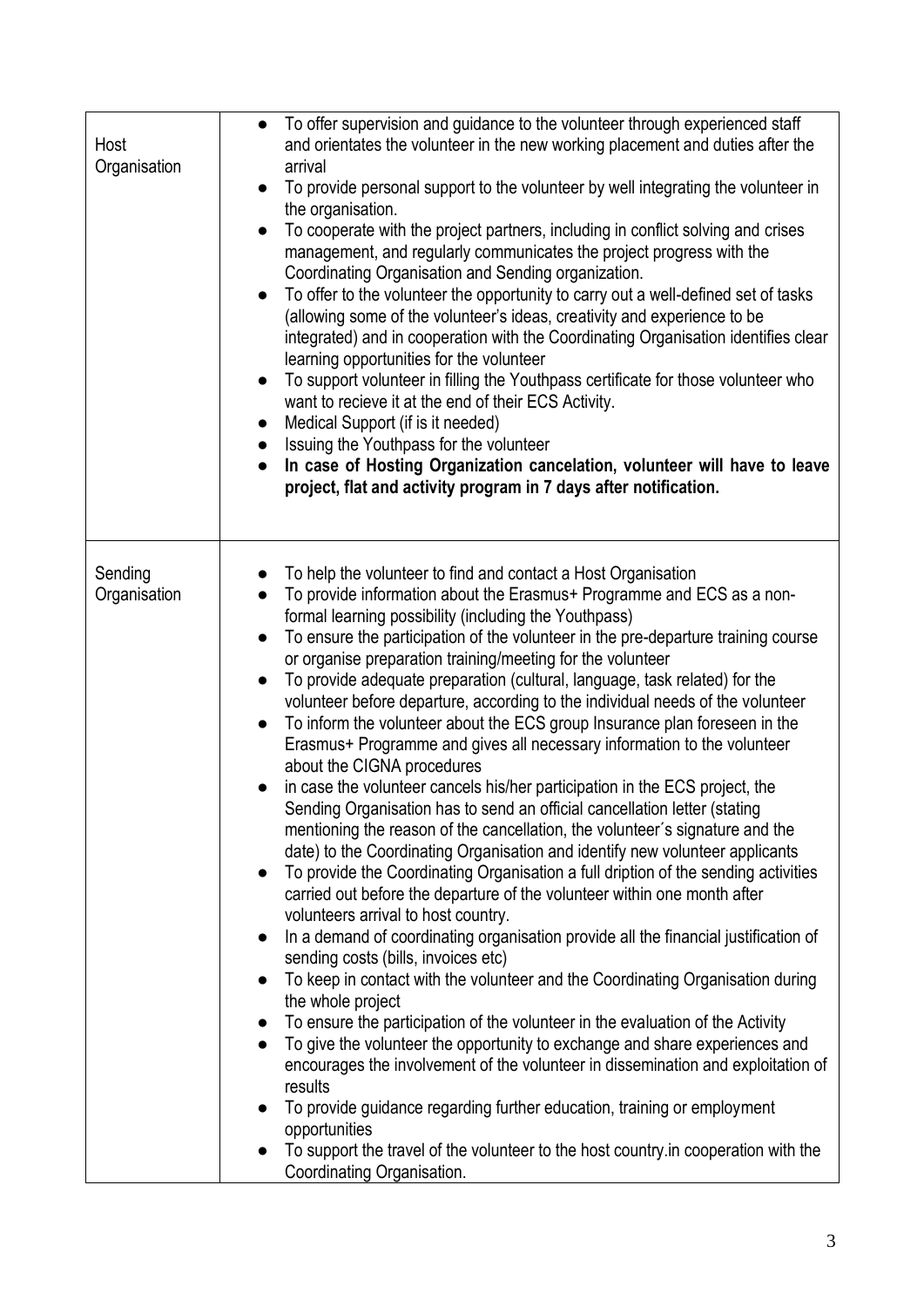|           | • To cover from, preparation costs and organization budget, overcosts or                                                                                                                                                                                                                                                                                                                                                                                                                                                                                                                                                                                                                                                                                                                                                                                                                                                                                                                                                                                                                                                                                                                                                                                                                                                                                                                                                                                                                                                                                                                                                                                                                                                                                                                                                                                                                                                                                                                                                                                                                                                                                                                                                                                                                                                                                                                                                                                                                                                                               |
|-----------|--------------------------------------------------------------------------------------------------------------------------------------------------------------------------------------------------------------------------------------------------------------------------------------------------------------------------------------------------------------------------------------------------------------------------------------------------------------------------------------------------------------------------------------------------------------------------------------------------------------------------------------------------------------------------------------------------------------------------------------------------------------------------------------------------------------------------------------------------------------------------------------------------------------------------------------------------------------------------------------------------------------------------------------------------------------------------------------------------------------------------------------------------------------------------------------------------------------------------------------------------------------------------------------------------------------------------------------------------------------------------------------------------------------------------------------------------------------------------------------------------------------------------------------------------------------------------------------------------------------------------------------------------------------------------------------------------------------------------------------------------------------------------------------------------------------------------------------------------------------------------------------------------------------------------------------------------------------------------------------------------------------------------------------------------------------------------------------------------------------------------------------------------------------------------------------------------------------------------------------------------------------------------------------------------------------------------------------------------------------------------------------------------------------------------------------------------------------------------------------------------------------------------------------------------------|
|           | damages that volunteer will not cover make during the project, or flight<br>cancelations.                                                                                                                                                                                                                                                                                                                                                                                                                                                                                                                                                                                                                                                                                                                                                                                                                                                                                                                                                                                                                                                                                                                                                                                                                                                                                                                                                                                                                                                                                                                                                                                                                                                                                                                                                                                                                                                                                                                                                                                                                                                                                                                                                                                                                                                                                                                                                                                                                                                              |
| Volunteer | • To read and understand the "Activity Agreement" and "ECS Charter"<br>documents<br>To be actively involved in the preparation and evaluation phases of the activity<br>$\bullet$<br>To attend all trainings and information sessions related with the project, before,<br>$\bullet$<br>during and after the ECS placement<br>To show commitment to the Sending, Coordinating and the Host organisation and<br>$\bullet$<br>the ECS programme<br>To be actively engaged in dialogue with the Host and Coordinating organisation,<br>especially with his/her Project Coordinator and his/her Mentor<br>To expresse any concerns, problems or suggestions for improvements<br>To carry out dissemination and exploitation activities together in cooperation with<br>$\bullet$<br>the coordinator/host organisation as planned in the application and agreed during<br>the activity and write the Final Report and the Youthpass in the end of the Project<br>Participate actively in the monthly evaluation meetings held by the Hosting<br>Organisation or Coordinating if Hosting can not offer.<br>To cover over budget of travel costs from the home country to the host country,<br>$\bullet$<br>• To conclude and sign final report and docs needed before departure to home.<br>Accommodation: to respect the neighbours and the living conditions in the<br>apartment. To take financial responsibility in case of any major damage<br>done in the apartment.<br>• To send a monthly report to coordinating organization about his/her project<br>life.<br>To respect the signed contract. In case of leaving the project due to<br>$\bullet$<br>educational or professional reasons (finding a job, starting a university<br>degree etc), the volunteer has to cover the costs of a month of his/her<br>apartment rent. In this case the Coordinating Organisation CANNOT cover<br>the cost of return ticket.<br>To book tickets from Sending Country to Hosting Country previous<br>information and approval of coordinating organization, it has to be done<br>before 1st July.<br>In case of Volunteer cancelation, volunteer will have to leave project, flat<br>and activity program in 7 days after notification.<br>VOLUNTEER has to be aware that this is an EUROPEAN program with public<br>$\bullet$<br>funds, focus on personal learning and personal development, not for<br>tourims, holidays or just for languague aims porpouse, hostng has the right<br>to cancel in case volunteer does not fit to Erasmus+ Program Objetives |

| C. Division of the Community grant                                                                                    |        |  |
|-----------------------------------------------------------------------------------------------------------------------|--------|--|
| The Coordinating Organisation will receive the grant and take responsibility for payments to the partners as follows: |        |  |
| Applicant organisation / AJ INTERCAMBIA<br>Total:                                                                     |        |  |
| 18 € x Numbers of days                                                                                                |        |  |
|                                                                                                                       |        |  |
| Sending organisation /                                                                                                | Total: |  |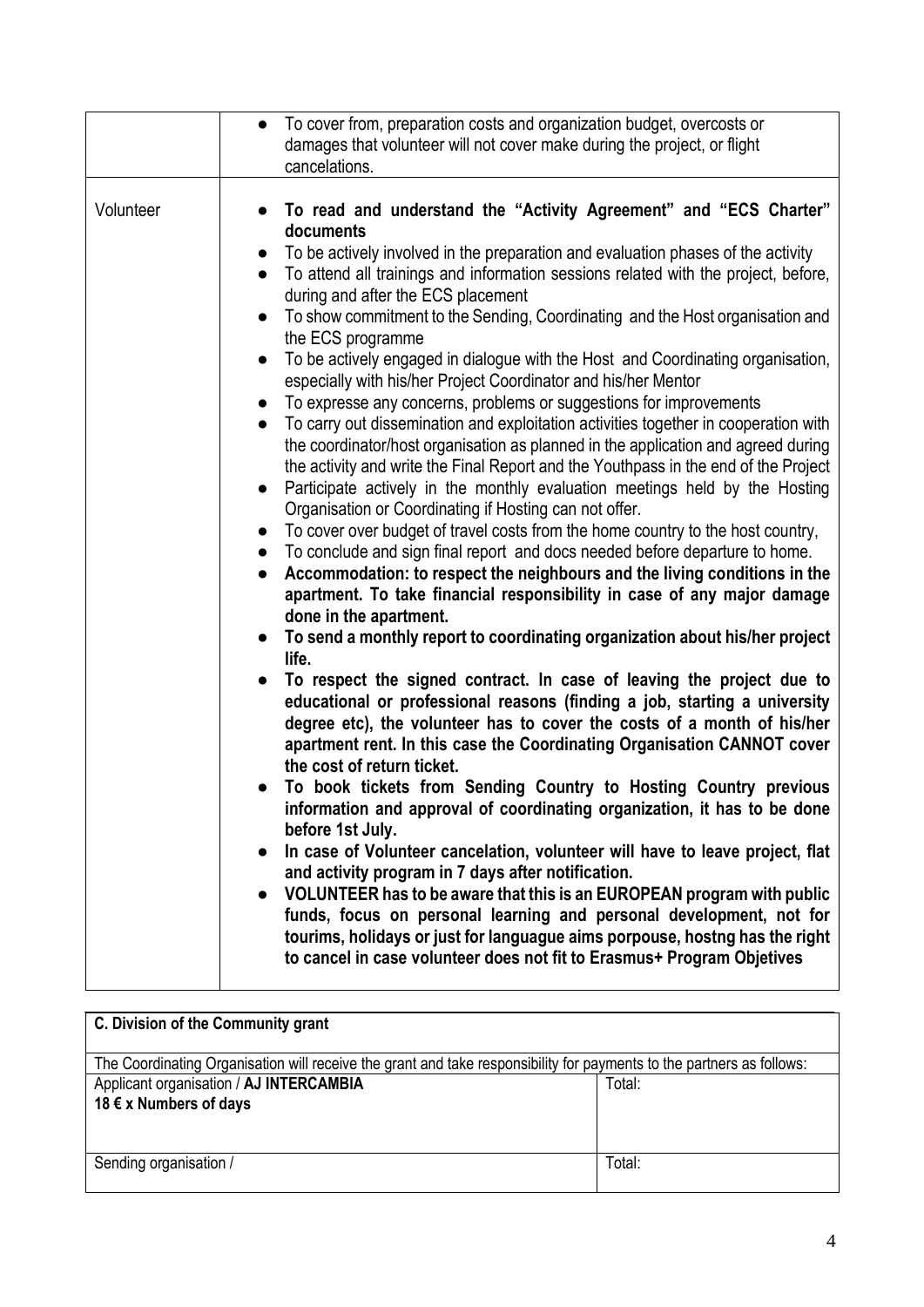| Sending activity costs:                                                                                                                                                                                                                                                                                                                                                                                                                                                                                                                                            |                    |
|--------------------------------------------------------------------------------------------------------------------------------------------------------------------------------------------------------------------------------------------------------------------------------------------------------------------------------------------------------------------------------------------------------------------------------------------------------------------------------------------------------------------------------------------------------------------|--------------------|
| Option A) > FACE TO FACE PREPARATION 7% of 18 $\epsilon$ by days<br>Option B) > JUST ONLINE PREPARATION 3% of 18 $\epsilon$ by days                                                                                                                                                                                                                                                                                                                                                                                                                                | $\mathsf{a}$<br>b) |
| (The cost of the sending organisation will be paid based on the invoice issued<br>by the Sending Organisation within 30 days after receiving the last part of the<br>community grant from the ERASMUS+ Program from Spaninh National<br>Agency.<br>In case the volunteer is not prepared for the project, or Sending Organisation<br>does not send preparation report and volunteer confirms that he/she has not<br>recieved any preparation the Coordinating Organisation has the right to cut the<br>sending activity costs. The transfer will be done in 1 part |                    |
| TRAVEL COSTS (maximun budget avaible)<br>(Acoording to Erasmus+ regulation)                                                                                                                                                                                                                                                                                                                                                                                                                                                                                        |                    |
| Volunteer /<br>Volunteers allowance $150 \in \text{per month}$ (n° MONTHS)                                                                                                                                                                                                                                                                                                                                                                                                                                                                                         | Total:             |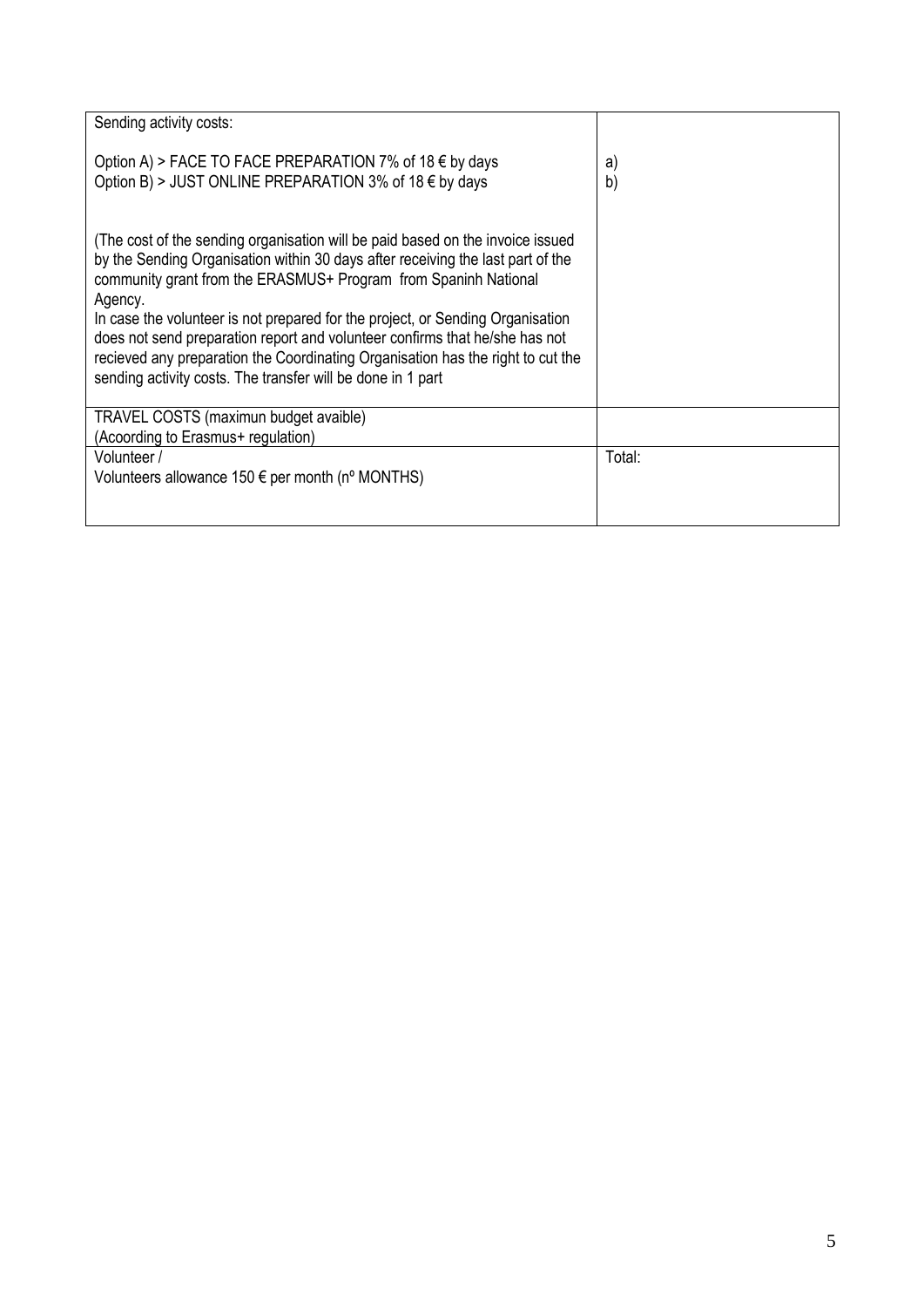**D. Role and tasks of the volunteer:**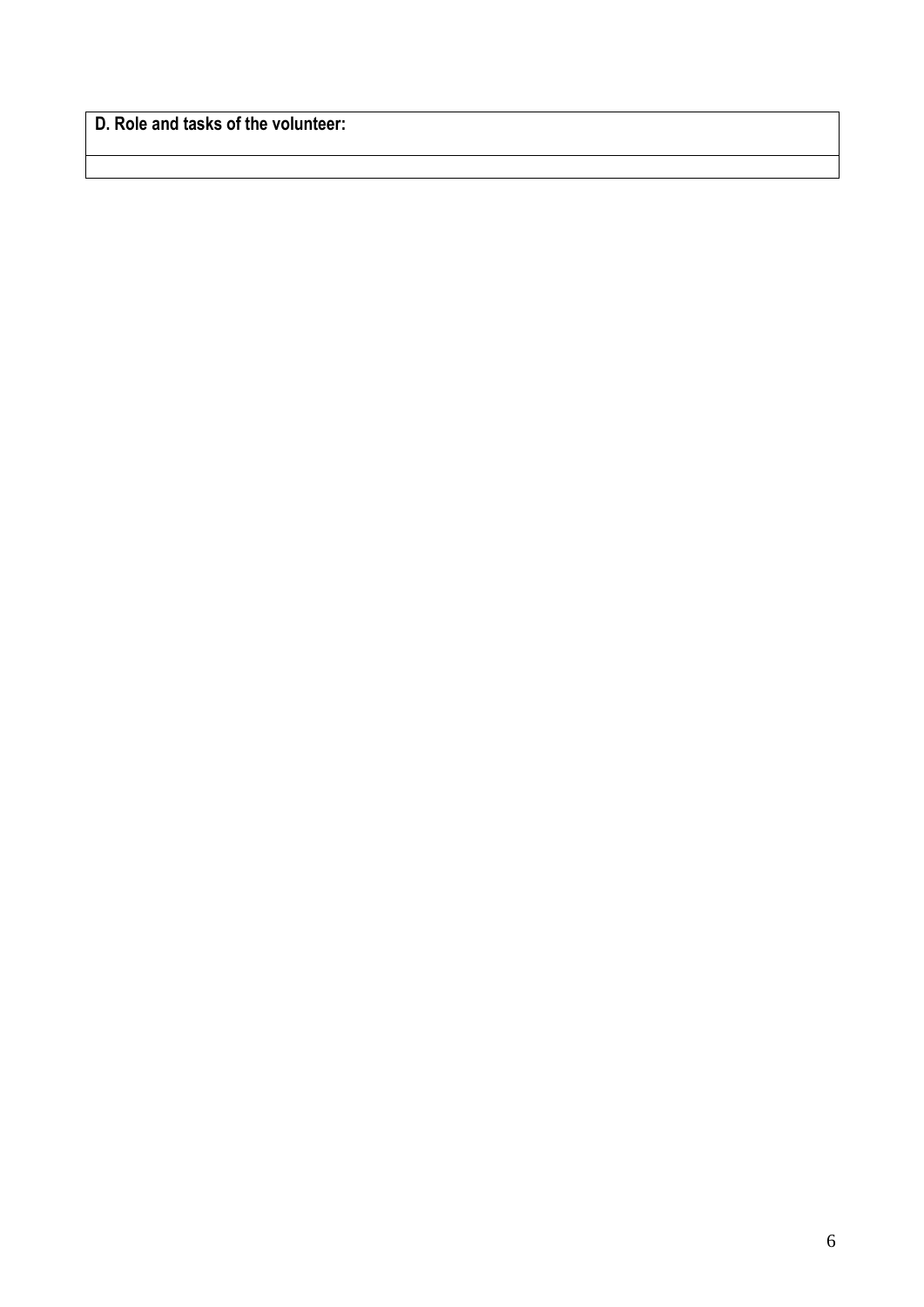| <b>E. Practical arrangements</b> |                                                                                                                                                                                                                                                                                                                              |
|----------------------------------|------------------------------------------------------------------------------------------------------------------------------------------------------------------------------------------------------------------------------------------------------------------------------------------------------------------------------|
| Working hours                    | 35 hours per week (mornings and some evenings)                                                                                                                                                                                                                                                                               |
| Food                             | Volunteers could cook their meals by their own in their flats, they are going to<br>receive 150 euros each month.                                                                                                                                                                                                            |
| Accommodation                    | Accommodation will be in rented flats shared with other ECS volunteers or Spanish people.<br>They will be provided with standard equipment and essential household goods. and<br>electricity, water, gas will be covered by the hosting organization. Internet connection is not<br>facilitated by the hosting organization. |
|                                  | Accomodattion info pack and flat rules will be provided.                                                                                                                                                                                                                                                                     |
|                                  | Volunteer will have to make 300 euros Deposit that will be reimbursed once project is ended<br>and volunteer leave tidy, clean and with no damage in the private room and commomn<br>areas                                                                                                                                   |
| Local transport                  | Local transport will be priovided for distance over 2,5 km from home to office.<br>If transport is needed, Each volunteer will have a chance to choose BIKE or BUS<br><b>CARD</b>                                                                                                                                            |
| Holidays                         | Holidays Days: As the Volunteers will work at a School, they will follow the academic<br>Calendar, one free week called Semana Blanca, at the end of February, and another free<br>week in Easter.                                                                                                                           |
| Language Course                  | ONLINE PLATFORM PROVIDED BY COMISSION, There is no possibility to offer face to<br>face languague support granted by the project costs.                                                                                                                                                                                      |

### **F. Expected learning outcomes** - Broader understanding about different cultures and nations, nurturing tolerance and open mindedness of the volunteer. - New organisational and better abilities in operating a wide range of activities and facilities for the target group of the activity. - Work with certain target group. - Language and cultural skills. The format, duration and frequency of linguistic support depend greatly on volunteers' needs and abilities. - Experiences working in an intercultural team, development of teamwork, cooperation and communication skills. - Knowledge about Erasmus+ programme and international projects. - Certification of learning acquired, through the *Youthpass* scheme. **F1. Expected Activities**  - the cultural activities organized by the Plataforma de Alumnos - the coordination of international activities - the workshops or excursions organized by the Association - some community and local events - English Club in the Association - Intercultural exchange Meetings - Youth Information Point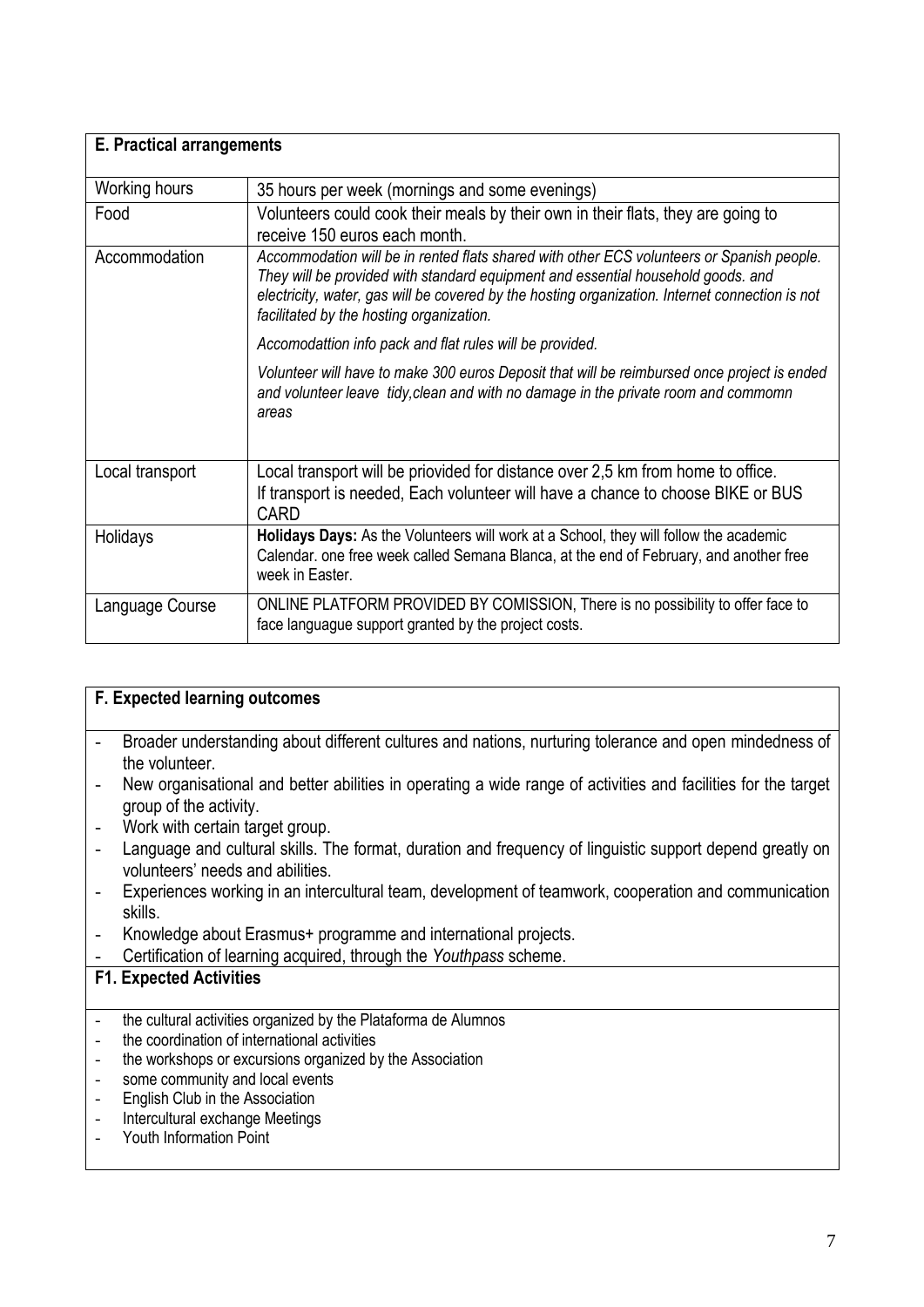**ANNEX I**

## **GENERAL CONDITIONS**

#### **Article 1: Liability**

Each party of this agreement shall exonerate the other from any civil liability for damages suffered by them or their staff as a result of performance of this agreement, provided such damages are not the result of serious and deliberate misconduct on the part of the other party or their staff.

The National Agency of SPAIN the European Commission or their staff shall not be held liable in the event of a claim under the agreement relating to any damage caused during the execution of the activity. Consequently, the National Agency of SPAIN or the European Commission shall not entertain any request for indemnity of reimbursement accompanying such claim.

#### **Article 2: Termination of the agreement**

In the event of failure by the participant to perform any of the obligations arising from the agreement, and regardless of the consequences provided for under the applicable law, the organisation is entitled to terminate or cancel the agreement without any further legal formality where no action is taken by the participant within one month of receiving notification by registered letter.

In the event of failure by the organisations to perform obligations outlined in the agreement and/or the European Solidarity Corps principles, the volunteer is entitled to terminate or cancel the agreement.

If the participant terminates the agreement before its agreement ends or if he/she fails to follow the agreement in accordance with the rules, he/she shall have to refund the amount of the grant already paid, in case part of the grant has been paid in advance for non-active days.

In case of termination by the participant due to "force majeure", i.e. an unforeseeable exceptional situation or event beyond the participant's control and not attributable to error or negligence on his/her part, the participant shall be entitled to receive at least the amount of the grant corresponding to the actual duration of the mobility period. Any remaining funds shall have to be refunded.

#### **Article 3: Data Protection**

All personal data contained in the agreement shall be processed in accordance with Regulation (EU) 2018/1725 of the European Parliament and of the Council on the protection of individuals with regard to the processing of personal data by the EU institutions and bodies and on the free movement of such data. Such data shall be processed solely in connection with the implementation and follow-up of the agreement by the organisation, the National Agency and the European Commission, without prejudice to the possibility of passing the data to the bodies responsible for inspection and audit in accordance with EU legislation (Court of Auditors or European Antifraud Office (OLAF)).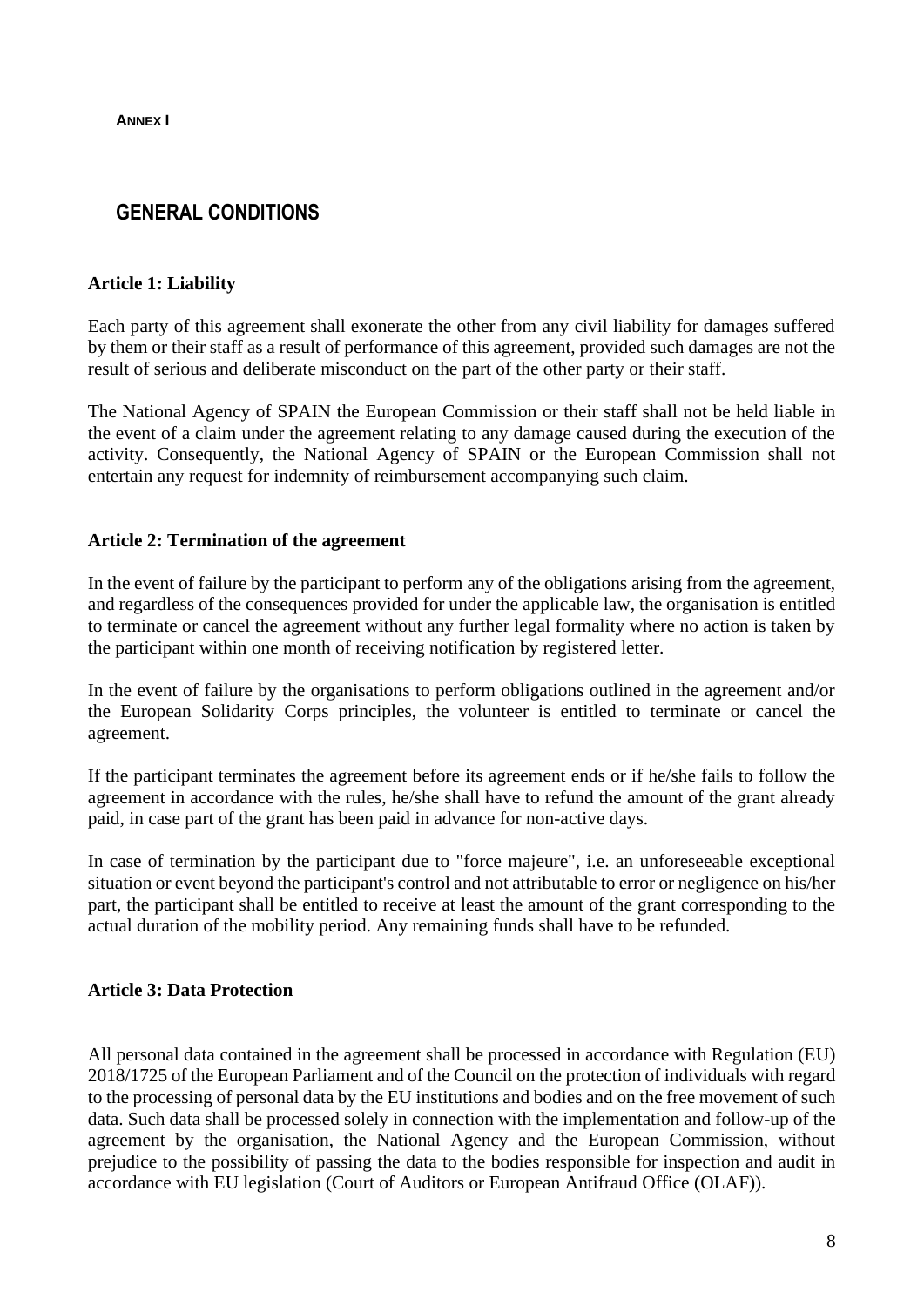The participant may, on written request, gain access to his personal data and correct any information that is inaccurate or incomplete. He/she should address any questions regarding the processing of his/her personal data to the organisation and/or the National Agency. The participant may lodge a complaint against the processing of his personal data to the European Data Protection Supervisor with regard to the use of the data by the European Commission.

#### **Article 4: Checks and Audits**

The parties of the agreement undertake to provide any detailed information requested by the European Commission, the National Agency of SPAIN or by any other outside body authorised by the European Commission or the National Agency of SPAIN to check that the mobility period and the provisions of the agreement are being properly implemented.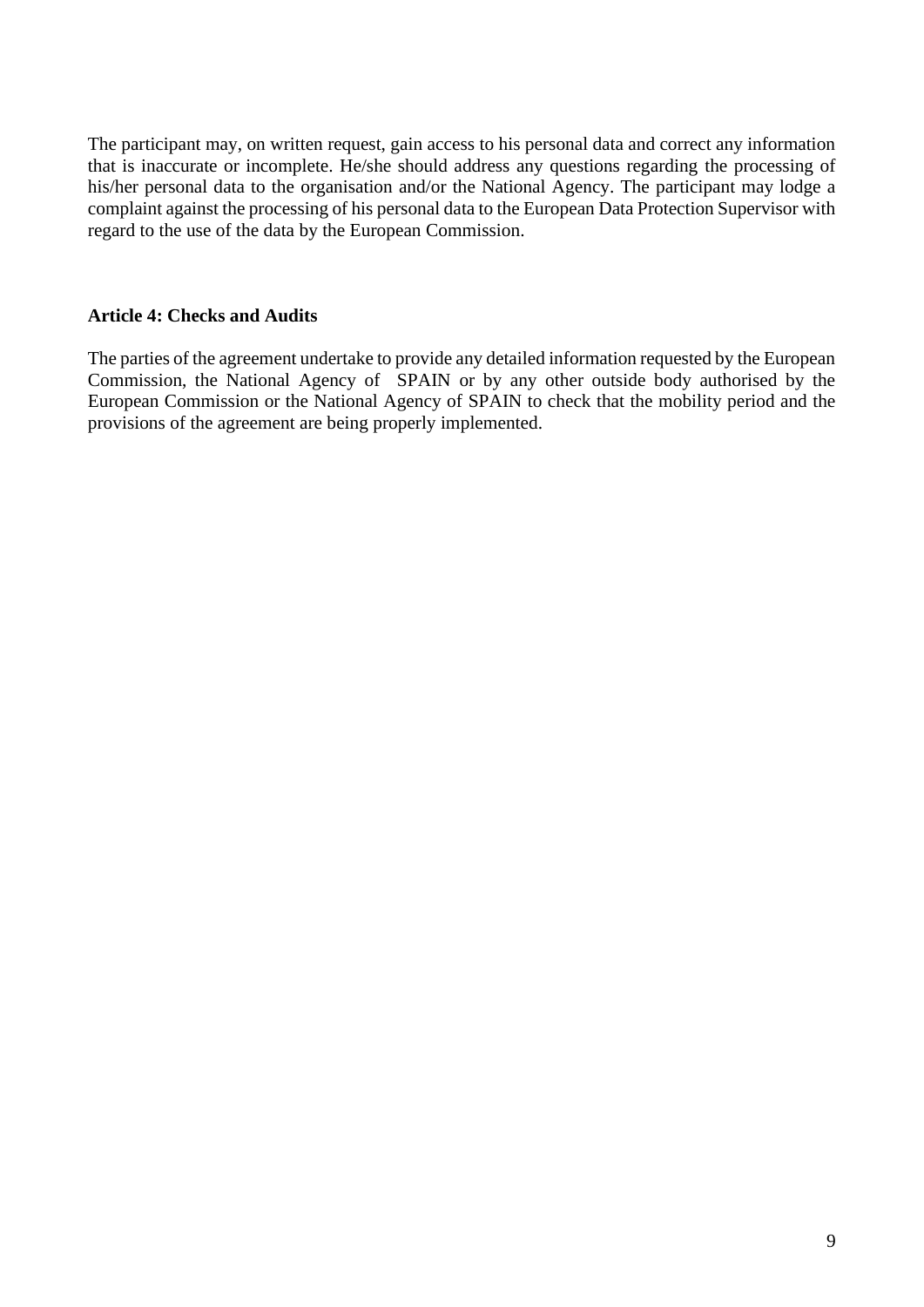#### **G. Partners and Volunteer signatures**

We, the undersigned, certify that all information contained in this application is truthful and accurate and that no relevant information has been withheld. We agree to carry out our part of the project, as specified in Part A to E above. We agree to comply with the guidelines of the *EUROPEAN SOLIDARITY CORP*, the specific dription of the project, the tasks of the volunteer, the starting and ending dates, the division of costs and other details as dribed in the application form. We will allow the European Commission and the National Agencies to make available and to use all data provided in this form for the purposes of managing the programme. The data, on paper or electronically, will always be used respecting the privacy of individual persons. We undertake to inform the National Agency of all changes affecting the project.

| <b>Coordinating organisation</b> |  |
|----------------------------------|--|
| Responisble person (name and     |  |
| position)                        |  |
| Date and place                   |  |
| Signature and stamp              |  |

| <b>Hosting organisation</b>  |  |
|------------------------------|--|
| Responisble person (name and |  |
| position)                    |  |
| Date and place               |  |
| Signature and stamp          |  |
|                              |  |
|                              |  |